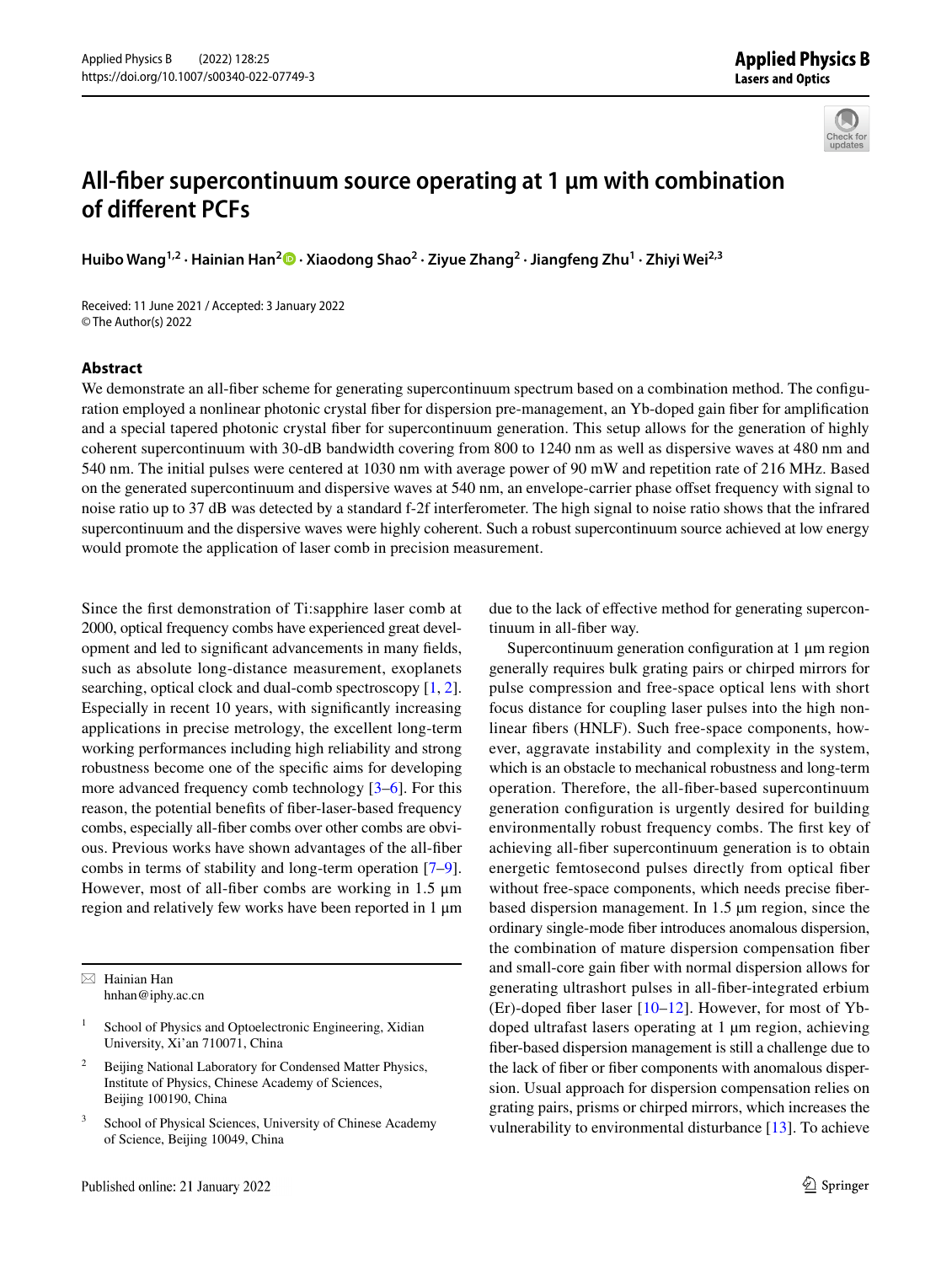pulse compression in all-fber structure, special fber and fiber components with anomalous dispersion at 1 µm, such as photonic crystal fber (PCF) [\[14](#page-5-1)], photonic bandgap fber (PBF) [\[15,](#page-5-2) [16\]](#page-5-3), tapered single-mode fber (TSMF) [[17\]](#page-5-4) and chirped fber Bragg grating (CFBG) [\[18](#page-5-5)], are successfully used in Yb-fber laser for dispersion compensation. Among these components, PCFs with diferent structures exhibit fexible dispersion, which have proved to be an efective way to compensate the normal dispersion introduced by silica fiber in both intracavity and extracavity [[19,](#page-5-6) [20](#page-5-7)]. The achievement of anomalous group velocity dispersion (GVD) at near-infrared wavelength in pure silica PCFs results from small mode feld area (MFD), which limits the peak power of laser pulse to avoid unnecessary nonlinear efects.

Compact and reliable sub-100 fs Yb-fber laser operating at 1 µm provides many possibilities for special applications, such as optical frequency combs. Supercontinuum spanning over octave is required for carrier envelope offset  $(f_{ceo})$  detection. However, the limited pulse energy in all-fiber femtosecond operation increases the difficulty of generating over-octave spectrum, which can be overcome by increasing the fber nonlinearity. One of the efective approaches is to use liquid-core photonic crystal fibers (LC-PCF). By infltrating the hollow core PCF with various liquids, broadband supercontinuum covering 700–2400 nm was generated in a  $C_2H_4Br_2$ -filled PCF with pump energy of 0.09 nJ at 1  $\mu$ m [\[21](#page-5-8)]. Benefitting from the high nonlinearity of LC-PCF, the supercontinuum was realized under low pump pulse energy. Tapered photonic crystal fber is another efective way to achieve high nonlinearity. In 1993, Dumais et al*.* proposed that the fber tapering can reduce the efective area and increases the Kerr nonlinear phase shift of the fundamental mode [[22\]](#page-5-9). By heating and stretching ordinary PCF in a flame while ensuring the integrity of the air hole structure, the fber core diameter can be reduced, while the nonlinearity is improved, which provides convenience for all-fber supercontinuum generation [\[23](#page-5-10)]. The changed MFD of PCF in taper process leads to ZDW shifting, makes it possible to generate dispersive waves with broadband infrared component and visible components under low power injection [[24](#page-5-11), [25\]](#page-5-12). Moreover, the tapered fber can be derived from the commercial fber, which is easy to obtain and process. Recently, using photonic bandgap fber and tapered PCF, an all-fiber frequency comb with 22 dB offset fre-quency was reported in Yb-fiber laser system [[26](#page-5-13)].

In this letter, we present a brief all-fber way to generate coherent supercontinuum based on a 216 MHz Yb-fber laser. By employing an anomalous dispersion photonic crystal fber for dispersion pre-management, laser pulses of 85 fs duration were directly generated from one-stage amplifer without free-space compressor. The supercontinuum and dispersive waves were obtained by injecting amplifed pulses into a special designed tapered photonic crystal. Using the obtained supercontinuum, a stable  $f_{ceo}$  signal with 37 dB signal to noise ratio and spectrum power stability of 0.08% was detected, which shows the potential of this system to be an ideal spectrum extending apparatus for stable laser frequency combs operating in 1um region.

The schematic diagram of the hybrid all-fber supercontinuum generation setup is depicted in Fig. [1.](#page-1-0) The system consisted of a highly integrated fber oscillator for femtosecond pulses generation, a piece of PCF1 for dispersion management, one-stage Yb-doped fber amplifer for power boost and a piece of tapered PCF2 for supercontinuum generation. A 216 MHz Yb-doped fber laser oscillator based on nonlinear polarization rotation was used as seed source in the experiment. The oscillator directly delivered near transform-limited pulses with 100-mW average output power. The measured output spectrum was centered at 1032 nm with 40 nm bandwidth, as shown in Fig. [3](#page-2-0)a (black curve). At the output end of the oscillator, laser pulses were coupled into single-mode fber using an aspheric lens. For suppression of acoustic noise and mechanical vibration, fber laser oscillator together with the following system was packaged in an aluminum box.

In the system, PCF1 (NL-2.3-125-59, YOFC) with length of 2 m was used for pre-dispersion-management. Figure [2](#page-2-1) shows the dispersion of PCF1 at diferent wavelengths while

<span id="page-1-0"></span>**Fig. 1** The schematic diagram of the supercontinuum generation setup. *WDM* wavelength division multiplexer, *LD* laser diode, *FC* optic patch cables

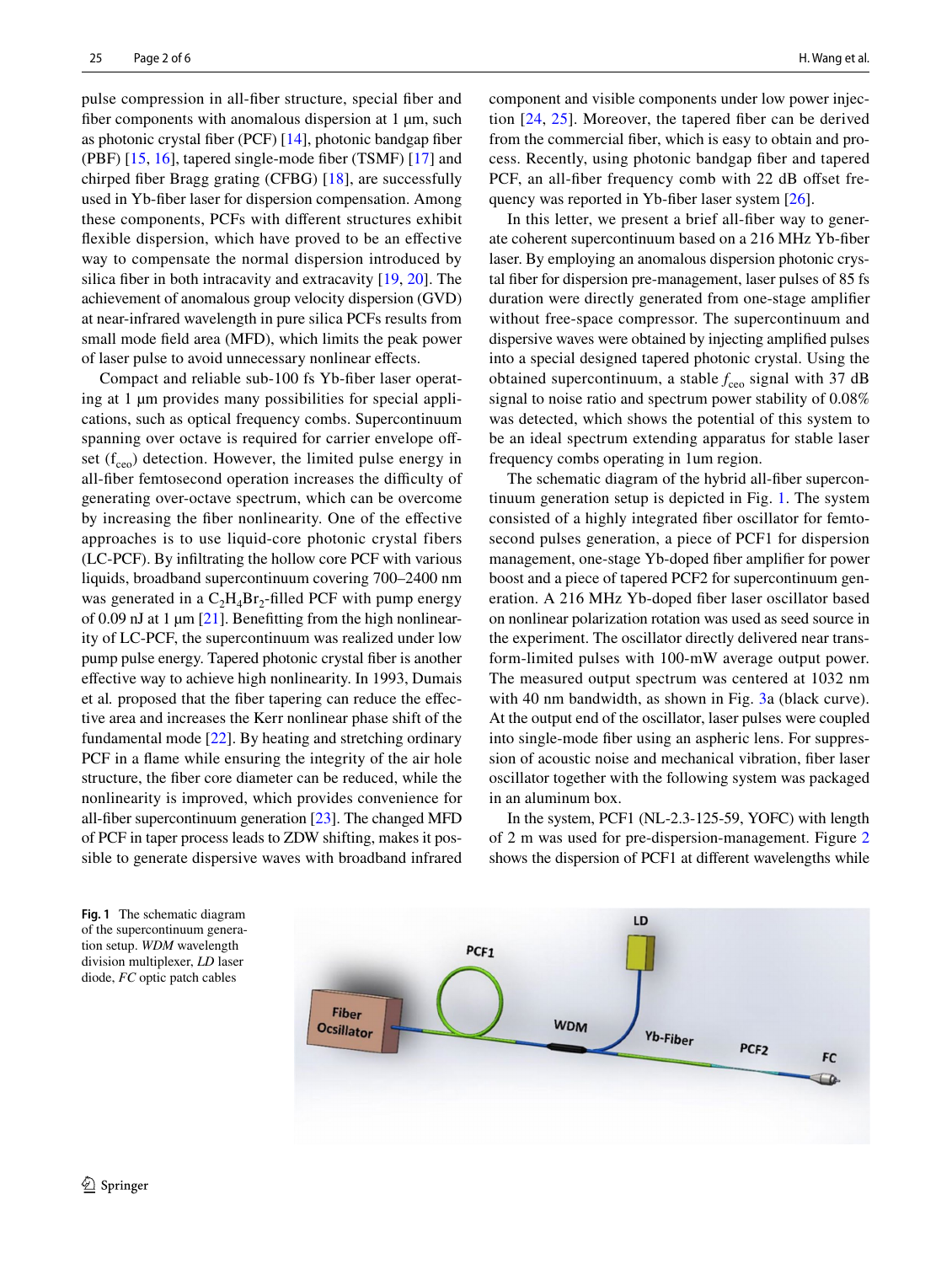

<span id="page-2-1"></span>**Fig. 2** Dispersion curve of PCF1. Inset: cross-section of PCF1

the inset shows the fber cross section. The MFD of PCF1 is 2 μm and the ZDW is around 890 nm. Using a commercial simulation software (Rsoft BeamProp), the dispersion parameter of PCF1 was calculated to be 60 ps/nm/km at 1030 nm, which can be used to provide anomalous dispersion in Ybfber-based lasers. However, for most of highly nonlinear PCFs, short ZDW usually corresponds to small core diameter and high nonlinearity, which introduce negative infuence on laser performance. In the femtosecond domain, dispersive and nonlinear efects dominate the dynamics of pulse propagation. Generally, soliton order N is used as a measure of weight between dispersion and nonlinear effects in nonlinear fiber, which is given by

$$
N^2 = \frac{L_{\rm D}}{L_{\rm NL}} = \frac{\gamma P_0 T_0^2}{|\beta_2|},
$$

where  $L<sub>D</sub>$  is the length of dispersion,  $L<sub>NL</sub>$  is the length of nonlinearity,  $\gamma$  is nonlinear coefficient,  $P_0$  is the peak power of input pulse,  $T_0$  is the pulse width,  $\beta_2$  is group velocity dispersion [\[27](#page-5-14)]. When  $N \ll 1$ , dispersion plays major role in pulse propagation rather than nonlinearity. In the case of the same fber used, the way to reduce the value of N is to reduce the power injected into the PCF. On the other hand, because of its relatively small core diameter, PCF1 has a large loss when spliced to a common single-mode fber. Considerable power would be lost if PCF1 is placed behind the amplifer. To avoid the infuence of nonlinearity and the loss of power, PCF1 was placed between the oscillator and the amplifer to pre-compensate the overall system dispersion.

Due to the large diference of the MFD between PCF1 and single-mode fiber, the single-point splice efficiency was about 32%. After two fber splice processes between SMF and PCF1, the left power injected into the fber amplifer was only 5 mW. Although most of power was lost during fber splice processes, it also avoided introducing excessive nonlinearities in the highly nonlinear PCF. The nonlinearity usually leads to changes in frequency distribution. By monitoring the spectrum simultaneously, we confrmed that the spectrum showed no change after passing through PCF1. The autocorrelation trace of the output pulses after PCF1 is shown in Fig. [3b](#page-2-0). Assuming a Gaussian shape, the pulse width was 700 fs. It is worth noting that the pulses here contain negative chirp, which can be used to pre-compensate the normal dispersion in amplifer.

After the pre-compensation process, one-stage Yb-doped fber amplifer with normal dispersion was employed to obtain higher pulse energy with short pulses. The amplifer consisted of 15 cm highly doped Yb-fber (Yb406, Coractive) for power amplifcation and a 980/1030 nm WDM for efficient pump light coupling. The output power was 100 mW under 500 mW single-mode pump. After amplifer, the



<span id="page-2-0"></span>**Fig. 3 a** Experimentally measured output spectrum of oscillator (black) and amplifer (red) in linear scales. **b** Measured autocorrelation traces of the pulses after PCF1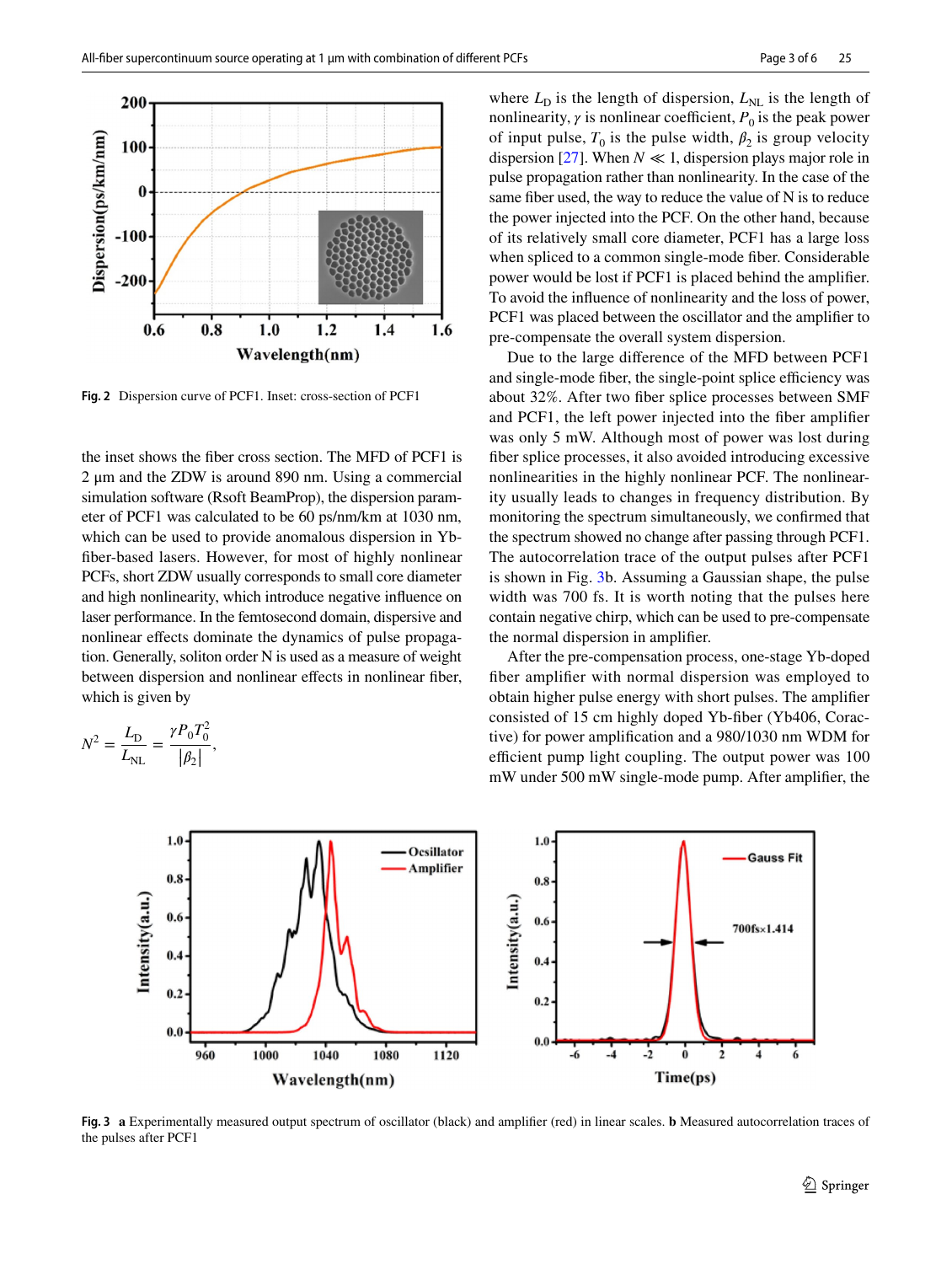spectrum was red shifted to 1045 nm with bandwidth narrowed to 16 nm, as shown with red curve in Fig. [3](#page-2-0)a. The corresponding transform-limited pulses duration was 71 fs. In the experiment, the group velocity dispersion (GVD) of Yb-doped fiber and single-mode fiber was  $34 \text{ fs}^2/\text{mm}$  and  $23$ fs<sup>2</sup>/mm at 1  $\mu$ m, respectively. To compensate the negative chirp and obtain near transform-limited pulses directly from the amplifer, the length of gain fber and pigtail of WDM were carefully adjusted. Figure [4](#page-3-0) shows the measured intensity autocorrelation trace of the amplifed pulses. Assuming a sech<sup>2</sup>-shaped pulse profile, the fitted pulse duration was 83 fs. The pulse duration is also afected by the oscillator. Further output optimization may be possible as the amplifed pulse duration is also afected by the spectrum width of the oscillator. Even shorter pulse duration can be obtained by fne-tuning the dispersion of the oscillator.



<span id="page-3-0"></span>

<span id="page-3-1"></span>

Based on the amplifed pulses, we spliced the gain Ybfber directly to a segment of tapered PCF (PCF2) for spectrum expansion. The tapered PCF was based on another nonlinear photonic crystal fber with MFD of 3.6 μm. Fiber with ZDW around 1030 nm was chosen for tapering in order to reduce the infuence of the dispersion introduced by untapered section. After tapering, the pitch of fber was decreased to 2 μm with ZDW blue-shifted. The total length of the tapered fber was 14 cm with 6-cm taper transition region and 8-cm untapered section for pulse injection. Due to the small diference in MFD of PCF and gain fber, the fusion efficiency of the two fiber was close to  $90\%$ . Figure [5](#page-3-1) shows the broadened spectrums from the PCF2 at diferent input pulse energy. With the increasing of pulse energy, the initial spectrum broadened from the center frequency due to the effect of soliton fission and soliton selffrequency shift. Then, dispersive waves occurred at the short wavelength with high peak intensity around 535 nm, which shows convenience for  $f_{ceo}$  detecting. The highly coherent supercontinuum and dispersive waves were collimated by a combination of optical patch cable and aspheric collimator for convenient output.

Since the generated frequency component is closely related to the peak power of the initial pulse, the power and time stability are critical to the frequency distribution in the supercontinuum. Beneft from the all-fber set up, the ultrafast pulses from the supercontinuum generation confguration showed excellent power stability. Figure [6](#page-4-8) (red curve) shows the fuctuation curve of average power after the PCF2 over 12,000 s, corresponding to a root mean square (RMS) value of 0.08%, which illustrates the robustness of the system. For comparison, the power stability of the free-space supercontinuum generation setup using the same seed laser was measured to be 0.31%, as shown in Fig. [6](#page-4-8) (gray curve). **Fig.** 4 Autocorrelation trace of the pulses after amplifier Furthermore, to investigate the potentiality of this system

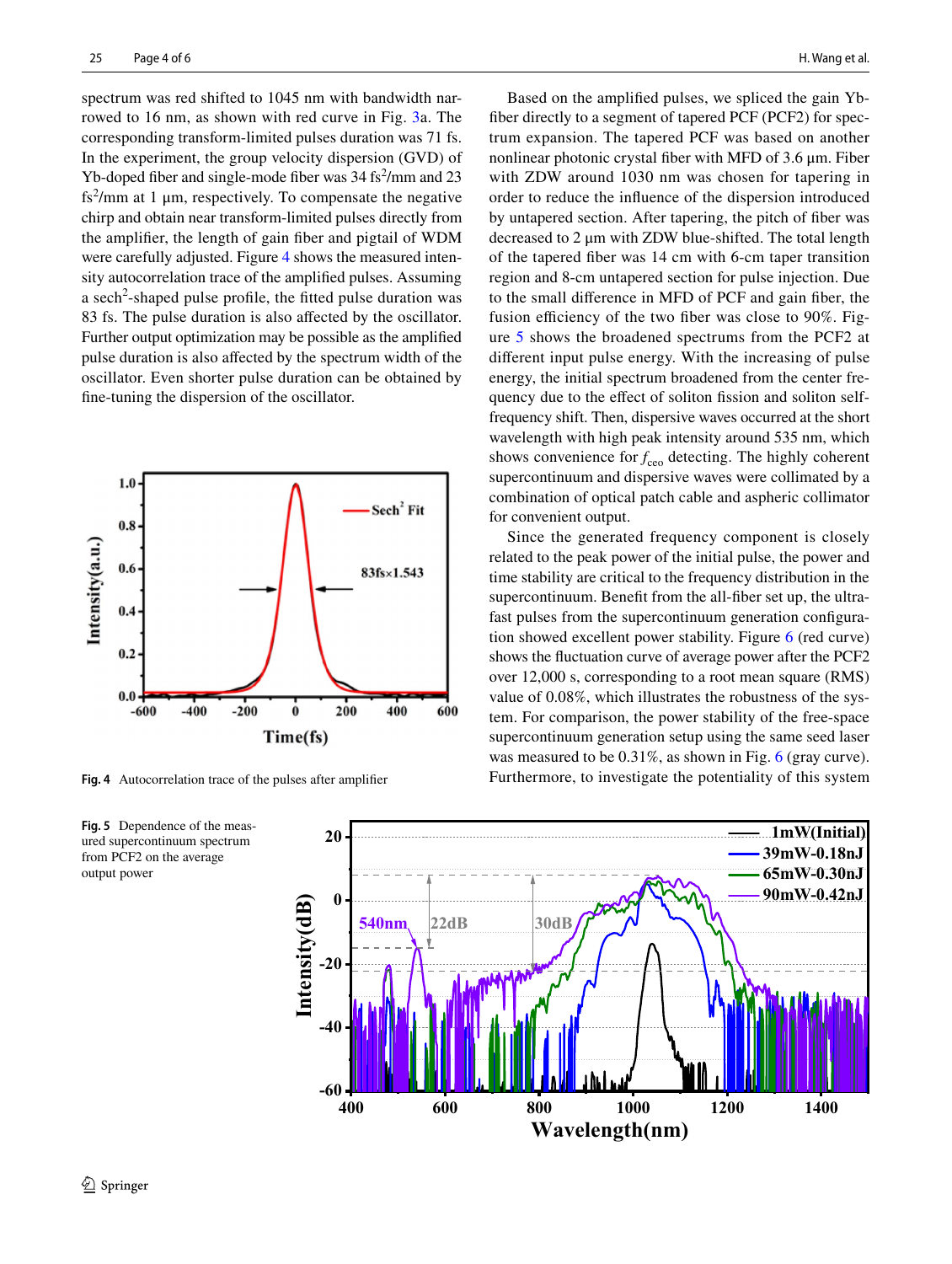

<span id="page-4-8"></span>**Fig. 6** Stability of all-fber supercontinuum generation setup (red) and free-space setup (gray)



<span id="page-4-9"></span>**Fig. 7** Detection of free running  $f_{ceo}$  signal in a 100 kHz resolution bandwidth

as laser source for fber frequency comb, a standard f–2f interferometer was built for self-referenced  $f_{ceo}$  detection. As shown in Fig. [7,](#page-4-9) the free-running  $f_{ceo}$  with 37 dB signal to noise ratio in a 100 kHz resolution bandwidth was obtained from abovementioned interferometer, which confrmed the high coherence of the supercontinuum and support longterm locking.

We generated a supercontinuum spectrum in an all-fber 216-MHz Yb-fber laser. Using 2 m PCF for pre-compressing, 85-fs pulses with 100-mW average output power were directly delivered from the one-stage amplifer. Owing to the short pulses from amplifer, the spectrum expanded a highly coherent supercontinuum with 30-dB bandwidth covering from 800 to 1240 nm with spectrum peaks at 480 nm and 540 nm in a homemade tapered PCF. Based on the detected supercontinuum, a robust 37 dB  $f_{ceo}$  signal in a 100 kHz resolution bandwidth and 0.08% supercontinuum light power stability were achieved, which confrmed the superior performance of all-fber supercontinuum generation design. We believe the all-fiber configuration for supercontinuum generation can be used as an ideal apparatus for frequency combs and may fnd uses in many laser applications at 1um region.

**Acknowledgements** The authors would like to thank Yue Meng of YOFC for providing the photonic crystal fber. The work was supported by the Strategic Priority Research Program of the Chinese Academy of Sciences (Grant Nos. XDA1502040404 and XDB21010400) and the National Natural Science Foundation of China (Grant Nos. 91850209 and 11774234).

**Data availability** The data that support the fndings of this study are available from the corresponding author upon reasonable request.

**Open Access** This article is licensed under a Creative Commons Attribution 4.0 International License, which permits use, sharing, adaptation, distribution and reproduction in any medium or format, as long as you give appropriate credit to the original author(s) and the source, provide a link to the Creative Commons licence, and indicate if changes were made. The images or other third party material in this article are included in the article's Creative Commons licence, unless indicated otherwise in a credit line to the material. If material is not included in the article's Creative Commons licence and your intended use is not permitted by statutory regulation or exceeds the permitted use, you will need to obtain permission directly from the copyright holder. To view a copy of this licence, visit<http://creativecommons.org/licenses/by/4.0/>.

## **References**

- <span id="page-4-0"></span>1. T. Udem, R. Holzwarth, T.W. Hänsch, Nature **416**(6877), 233 (2002)
- <span id="page-4-1"></span>2. A. Apolonski, A. Poppe, G. Tempea, C. Spielmann, T. Udem, R. Holzwarth, T.W. Hänsch, F. Krausz, Phys. Rev. Lett. **85**, 740 (2000)
- <span id="page-4-2"></span>3. N. Kolachevsky, M. Fischer, S.G. Karshenboim, T.W. Hänsch, Phys. Rev. Lett. **92**(3), 033003 (2004)
- 4. A.D. Ludlow, T. Zelevinsky, G.K. Campbell, S. Blatt, M.M. Boyd, M.H.G. de Miranda, M.J. Martin, J.W. Thomsen, S.M. Foreman, J. Ye, T.M. Fortier, J.E. Stalnaker, S.A. Diddams, Y. Le Coq, Z.W. Barber, N. Poli, N.D. Lemke, K.M. Beck, C.W. Oates, Science **319**(5871), 1805 (2008)
- 5. A. Schliesser, N. Picqué, T.W. Hänsch, Nat. Photonics **6**(7), 440 (2012)
- <span id="page-4-3"></span>6. N. Picqué, T.W. Hänsch, Nat. Photonics **13**(3), 146 (2019)
- <span id="page-4-4"></span>7. L.C. Sinclair, J.D. Deschênes, L. Sonderhouse, W.C. Swann, I.H. Khader, E. Baumann, N.R. Newbury, I. Coddington, Rev. Sci. Instrum. **86**(8), 081301 (2015)
- 8. M. Lezius, T. Wilken, C. Deutsch, M. Giunta, O. Mandel, A. Thaller, V. Schkolnik, M. Schiemangk, A. Dinkelaker, A. Kohfeldt, A. Wicht, M. Krutzik, A. Peters, O. Hellmig, H. Duncker, K. Sengstock, P. Windpassinger, K. Lampmann, T. Hülsing, T.W. Hänsch, R. Holzwarth, Optica **3**(12), 1381 (2016)
- <span id="page-4-5"></span>9. L.C. Sinclair, I. Coddington, W.C. Swann, G.B. Rieker, A. Hati, K. Iwakuni, N.R. Newbury, Opt. Express **22**(6), 6996 (2014)
- <span id="page-4-6"></span>10. J.W. Nicholson, A.D. Yablon, P.S. Westbrook, K.S. Feder, M.F. Yan, Opt. Express **12**(13), 3025 (2004)
- 11. B.R. Washburn, S.A. Diddams, N.R. Newbury, J.W. Nicholson, M.F. Yan, C.G. Jorgensen, Opt. Lett. **29**(3), 250 (2004)
- <span id="page-4-7"></span>12. F. Adler, K.C. Cossel, M.J. Thorpe, I. Hartl, M.E. Fermann, J. Ye, Opt. Lett. **34**(9), 1330 (2009)